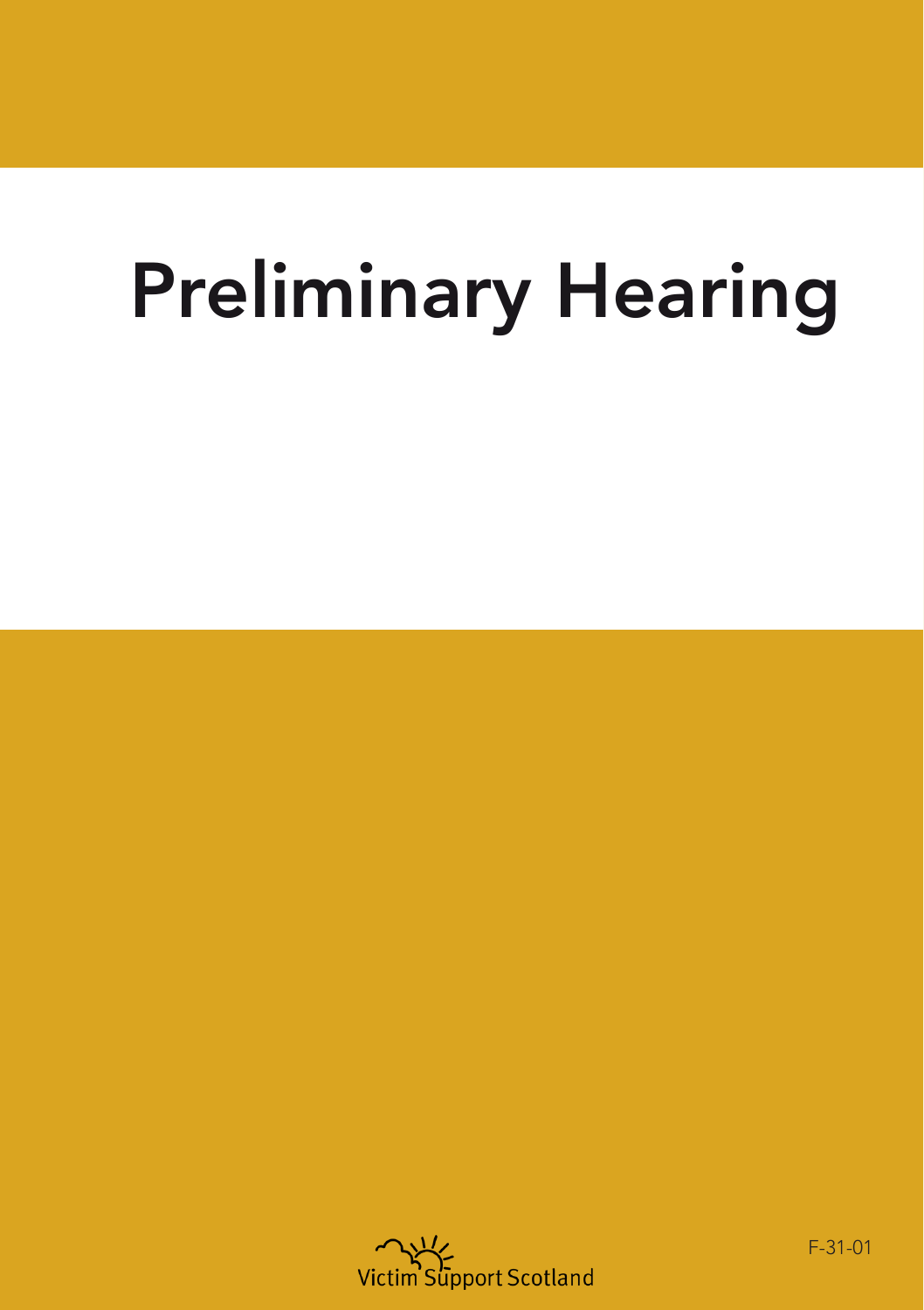A preliminary hearing is used to make sure that the defence and the prosecution are ready for the case to go to trial. If they are ready, the court will set a date for the trial to begin. If they are not ready, the case will be "continued". This means another preliminary hearing will be called later to decide when the trial will begin.